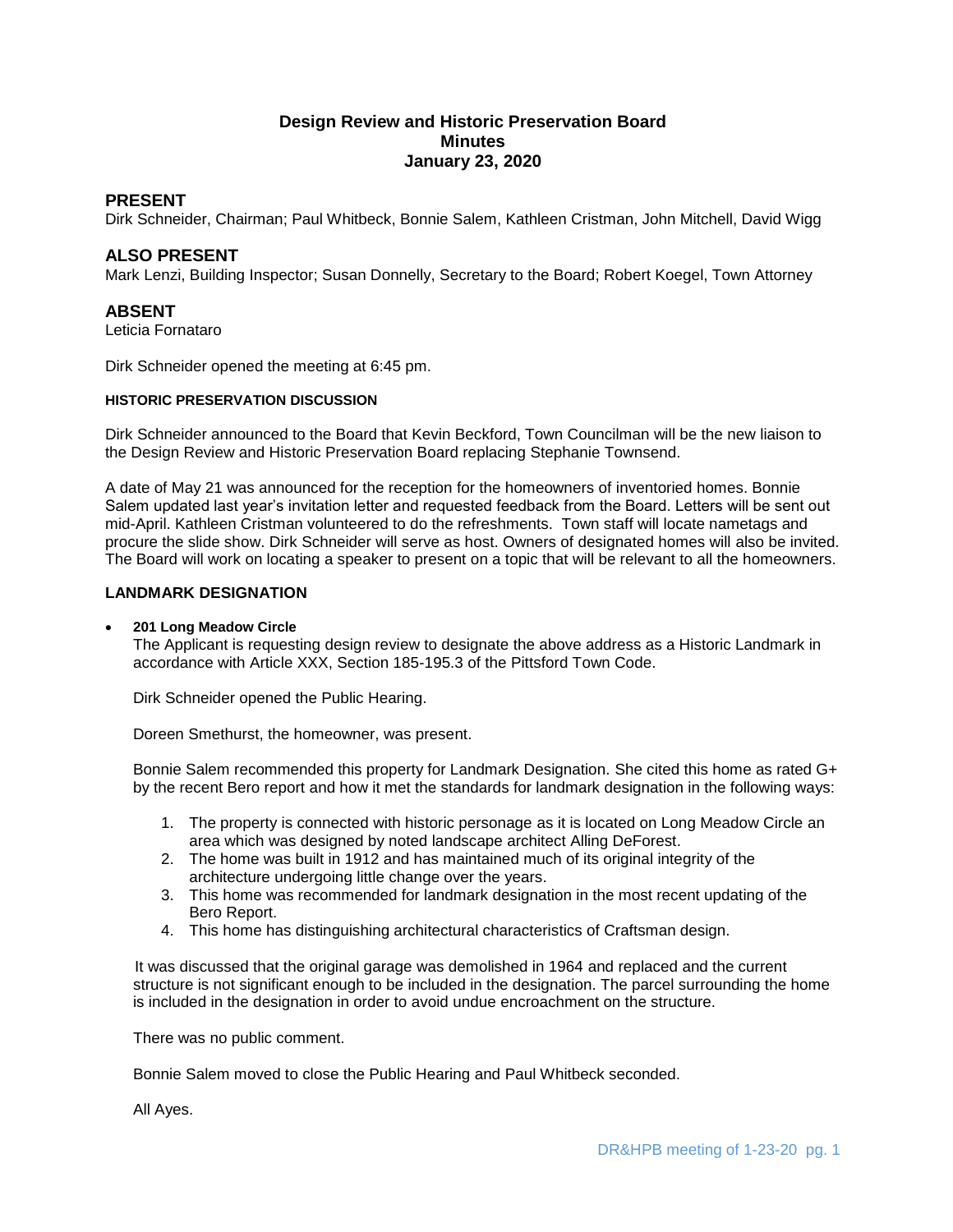Bonnie Salem noted that the homeowner was very helpful in the preparation of the landmark designation.

Kathleen Cristman lent her support to the designation and also noted that this property has sustained very little change over the years.

A resolution was moved by Board member Bonnie Salem, seconded by Board member Kathleen Cristman and was voted upon my members of the Board as follows:

| Dirk Schneider      | Aye    |
|---------------------|--------|
| David Wigg          | Aye    |
| <b>Bonnie Salem</b> | Aye    |
| Kathleen Cristman   | Aye    |
| Leticia Fornataro   | Absent |
| Paul Whitbeck       | Aye    |
| John Mitchell       | Aye    |
|                     |        |

The structure and surrounding property with the exclusion of the detached garage were granted Landmark Designation 2020-01.

### **RESIDENTIAL APPLICATION FOR REVIEW – NEW HOME**

#### **9 Lexton Way**

The Applicant is requesting design review for the construction of a single-family one story home. The home will be approximately 2118 sq. ft. and will be located in the Wilshire Hill Subdivision.

Jeff Brokaw of Morrell Builders was present.

Mr. Brokaw had recently submitted a new drawing that indicated a change in the orientation of the home on the lot. He referenced that this change is so the owners do not look into other backyards as drawn in the original submission.

John Mitchell moved to approve the application with the resubmission of the drawing on 1/22/2020 with the new orientation. Dirk Schneider seconded.

All Ayes.

# **COMMERCIAL APPLICATION FOR REVIEW**

#### **3240 Monroe Avenue – Jos. A Bank Sign**

The Applicant is requesting design review for the replacement of a business identification sign. The sign will be approximately 64.5 sq. ft. and will identify "Jos.A.Bank". The sign will be reverse lit (halo) channel white letters and the store windows will be framed in gold. The business identification sign at the front of the plaza will also change to reflect the new design.

Laura Barnes of Premier Sign Systems was present. She discussed the removal of an old sign "Jos. Bank Clothiers" will be replaced with a halo lit "Jos. A. Bank" sign.

The Board approved of the new design. It was noted that two shields will be added to the columns in front of the store and the directory sign will also change and these will be included in the approval only.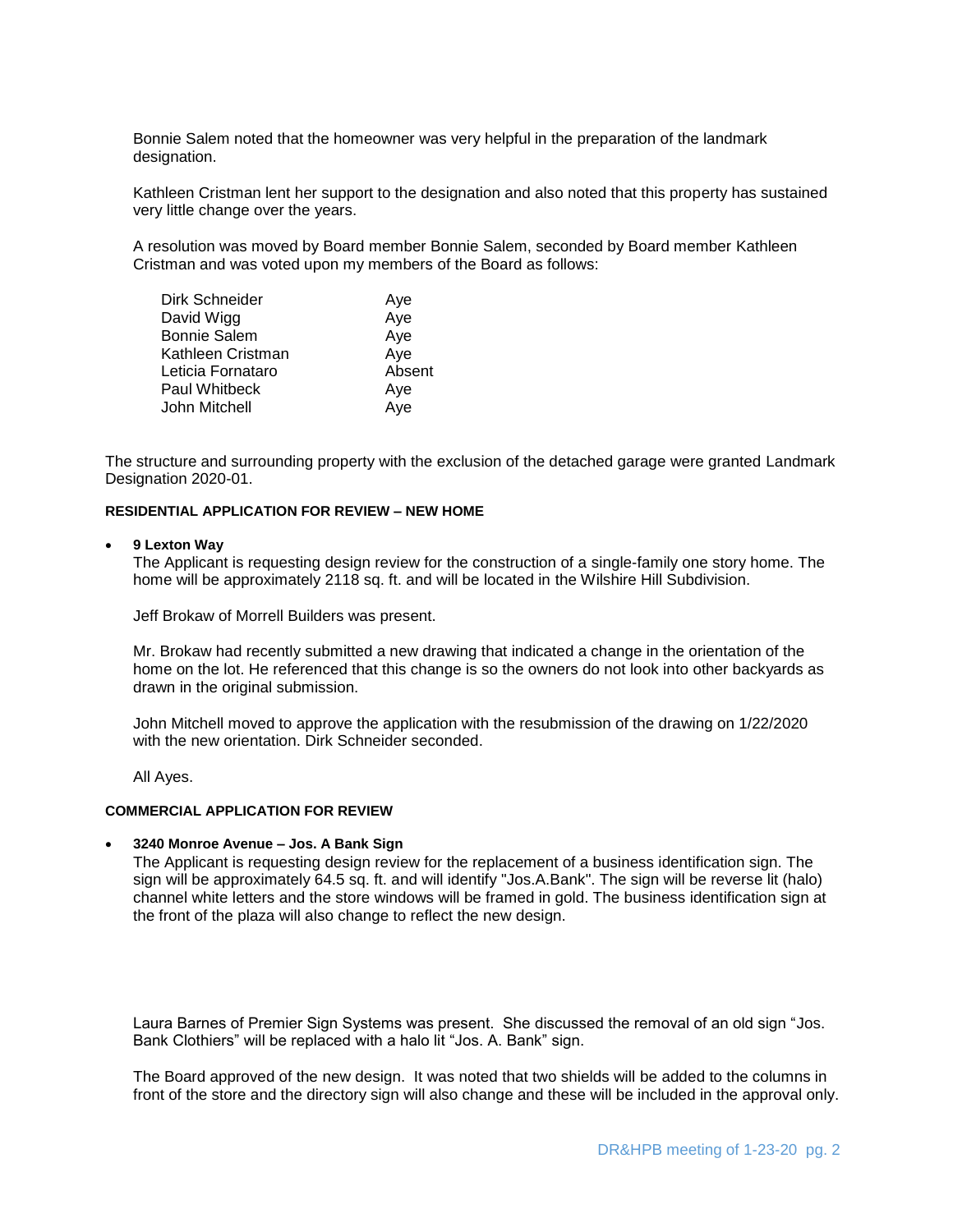Kathleen Cristman moved to approve the sign above the store arch, column shields and directory change. Any other notes on the plans are not included in this approval.

Dirk Schneider seconded.

All Ayes.

#### **INFORMAL REVIEW – DEMOLITION AND NEW BUILD**

#### **123 Sunset Boulevard**

The Applicant is requesting an informal review for the construction of a new two story home. The home will be approximately 5000 sq. ft. and will replace the current home at the above address. The Applicant will have to apply for a demolition permit.

Jon Schick, the architect for the project, was present.

Mr. Schick discussed the homeowners purchased this property as they wished to have a home in walking distance of the Village of Pittsford. They are moving from the United Kingdom and wish to include a guest suite for visiting family as well as ample room for their family of 3 children.

Mr. Schick indicated that the home will be much larger than the current modest Cape Cod structure that currently stands. The proposed structure just meets the setback requirements for a structure on this property. A garage forward with courtyard design is proposed with several gables. He discussed a front porch to be recessed under the gables would be added to the design that is not reflected in the initial rendering. He said that no materials have yet been chosen but the clients are favoring cultured stone and mini clapboard. Samples of the clients preferred designs were presented to the Board by Mr. Schick.

Board members discussed their observations and concerns:

- 1. Bonnie Salem is concerned with the size of this house not being in character with the rest of the neighborhood and is too big for the lot. She noted that this would be the largest house on the street. The next largest home is 3000 sq. ft. on ¾ of an acre. She noted that many trees in this area are deciduous making this home fully visible for a portion of the year. In short, she feels the proposed structure does not meet the massing guidelines.
- 2. Kathleen Cristman stated she is disappointed that a desirable house in this neighborhood is proposed to be demolished. She has concerns about the massing. She feels that simplicity in design and materials is key to making this design work in the neighborhood. She would not approve of anything of multiple materials or heavy stone. She feels that screening of this large dwelling would be key.
- 3. John Mitchell asked questions about the setback and it was determined that the proposed structure just fits the setback and no variances are needed. Mr. Mitchell agreed with Kathleen about the materials and agreed that he could not support heavy materials on the structure. He stated that simplicity of design could potentially mitigate the large design. However, a smaller classic house is more desirable.
- 4. David Wigg noted that the house fits just within the setback. Would it be possible to stretch the house to the back? Could ceiling heights and gables be brought down so the house is not so imposing?
- 5. Paul Whitbeck agreed with Bonnie Salem's remarks and expressed his concerns about tearing down the present house and that the proposed home will not fit into the neighborhood. He is concerned the Board will not approve what the homeowner wants and they may make